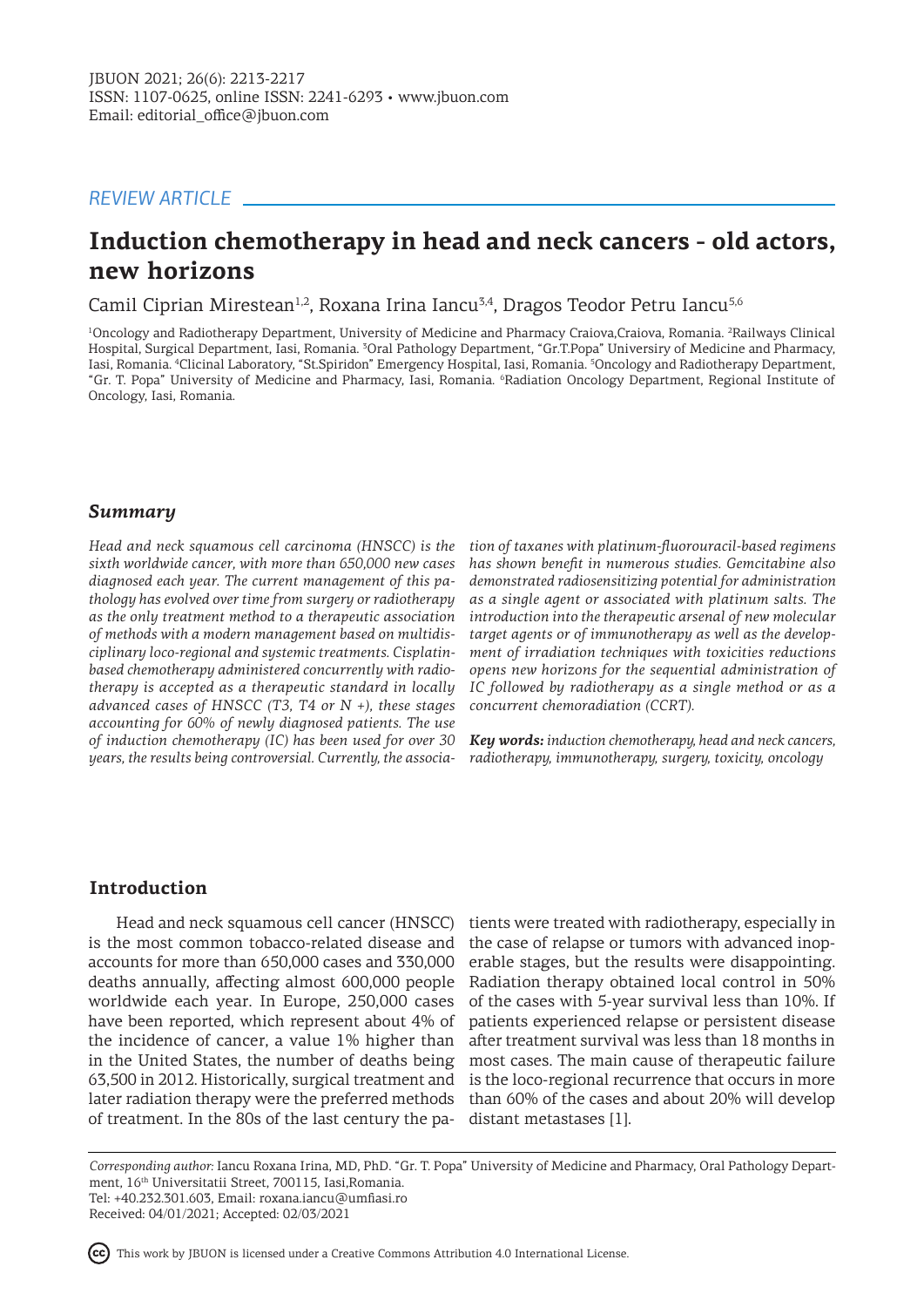## **Chemotherapy for HNSCC**

Cipslatin is not a conventional alkylating agent, acting by introducing modifications of the DNA chains. The complex obtained by replacing chlorides with water reacts with the base N7 of guanine base. The entry into the cell is done with the help of a transporter and the exit of the agent from the cell is done with the help of another transporter. Discovered in 1965 by chemist Barnett Rosenberg cisplatin is active in cancers like head and neck, ovarian, cervix, breast but the maximal response rate is demonstrated in testicular cancer. The renal and cardiac toxicity of this agent is largely due to oxidative stress in the mitochondria. Toxic effects of cisplatin include ototoxicity, neurotoxicity, digestive toxicity, myelosuppression, nausea and emesis. However, the most important toxicity associated with organ dysfunction in over 30% of the cases receiving high doses is renal toxicity [2-3].

At that time, chemotherapy was used in palliative metastatic disease. With the advent of new chemotherapeutic agents, new concepts of chemotherapy use have been developed in the multimodal treatment associated with surgery or radiotherapy. Al Saraf mentions 5 concepts for the use of chemotherapy in head and neck cancers: induction chemotherapy, sandwich chemotherapy (interspersed between surgery and radiotherapy), adjuvant chemotherapy (defined as treatment following a definitive treatment regardless of whether it is surgical or radiotherapy). At that time, the researchers define "concurrent chemo-radiotherapy" not only a treatment administered simultaneously including chemotherapy and radiotherapy as a definitive treatment, but also the pre-operative and post-operative sequences. The 5th treatment class includes all of the above [1].

Generally, at an early stage, head and neck cancers are treated locally by surgery or radiotherapy, but most cases are locally advanced stages (III-IV). Even if at this stage of disease the prognosis is more unfavorable, the use of aggressive multimodal treatment offers a therapeutic potential. Chemotherapy has been introduced in the management of head and neck cancers to improve therapeutic rates and increase the rates of preservation of the tumor-affected organ. Cisplatin was the most commonly used therapeutic agent in concomitant administration due to its radio-sensitizing effect. The combination of cisplatin with radiotherapy has improved local-regional control and progressionfree survival (PFS) in numerous studies. Regarding the administration of cisplatin in concomitant treatment with radiotherapy, the optimal treatment protocol is considered cisplatin  $100 \text{ mg/m}^2$  on days 1, 22 and 43. Referring to the cumulative dose of cisplatin, there is already data in the literature demonstrating a cutoff of 200 mg/m<sup>2</sup> as the dose that is associated with a favorable response. It becomes feasible to hypothesize that 2 cycles of CRRT with  $100 \text{ mg/m}^2$  cisplatin could be as effective as 3 cycles (300 mg/m<sup>2</sup> cumulative dose). Such a hypothesis would lead to reduced toxicity of chemotherapy especially of the kidney damage. Although there is evidence in this regard, there have been no randomized trials evaluating the efficacy of 2 cycles of  $100 \text{ mg/m}^2$  of cisplatin as compared to 3 cycles. In 40% of the cases, the concomitant regimen with weekly administration of 30-40 mg/m<sup>2</sup> cisplatin the expected dose is 240-350 mg/m<sup>2</sup> [4-5].

In a study that included 314 patients, 127 patients (40.4%) were treated with cisplatin 100 mg/m<sup>2</sup> with a 3-week administration protocol and 187 patients (59.6%) received 40-50  $mg/m^2$  weekly. The authors concluded that several patients received a cumulative dose of cisplatin of at least 200 mg/  $\text{m}^2$  in the group treated with the 100 mg/m<sup>2</sup> protocol at 3 weeks. The average cumulative dose was 200 mg/m<sup>2</sup> (between 150 mg/m<sup>2</sup> and 300 mg/m<sup>2</sup>) in the case of the 3-week administration protocol and 160 mg/m<sup>2</sup> (between 120 mg and 240 mg/m<sup>2</sup>) in the case of the weekly administration protocol. All patients received concomitant radiation therapy using the IMRT technique in total doses ranging between 66Gy-72Gy [4,6].

A trial that aimed to demonstrate the non-inferiority in which the locoregional control for weekly cisplatin (30 mg/m<sup>2</sup>) did not reach its goal, since the final result was in favor of the 3-week regimen. The studies of Espeli et al and Rades et al demonstrated an overall survival (OS) improvement for the case when CCRT was administered with the protocol at 3 weeks, but the higher cumulative dose was associated with renal toxicity. Spearfico et al also considered HPV status, demonstrating that for patients with HPV negativity SCCHN, the cumulative dose of cisplatin of at least 200 mg/m<sup>2</sup> is a factor associated with a favorable outcome [7-9].

The most important toxicity of cisplatin is renal impairment but the adverse effects include also ototoxicity, neurotoxicity, digestive toxicity, bone marrow toxicity and nausea. Thirty percent of the patients receiving cisplatin in high doses will have renal toxicity. Platinum-based radiochemotherapy (CCRT) is currently the standard treatment in head and neck squamous cell carcinoma (SCCHN), in non-locally advanced or resectable cases, but considered with high risk of recurrence. CCRT is also used for resectable cases but inoperable due to comorbidities. The MACH-NC meta-analysis demonstrated the benefit of CRRT in these situations.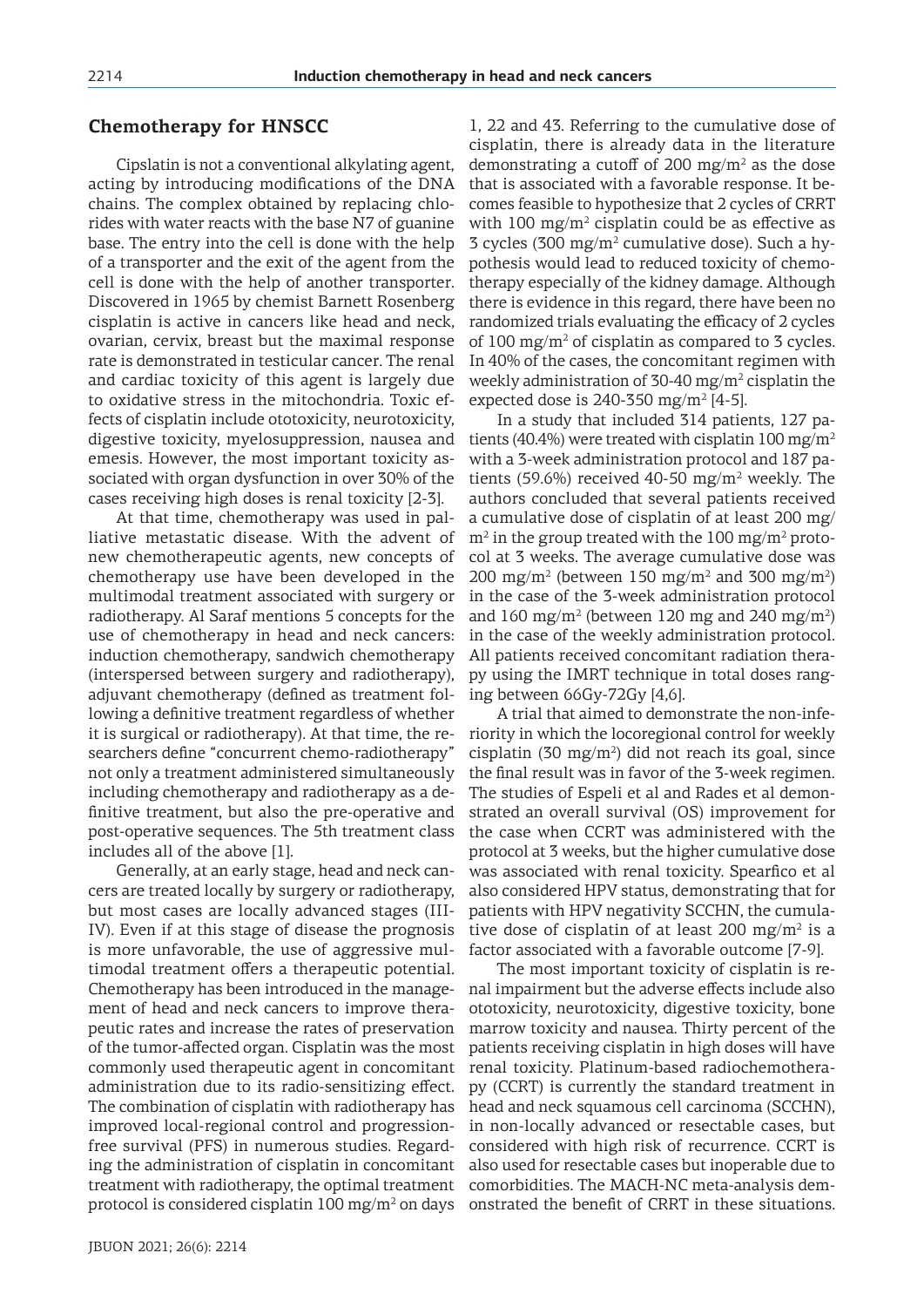Analyzing 87 trials that included 16,485 patients Pignon et al have demonstrated the superiority of CRRT in relation to induction chemotherapy followed by radiotherapy. Currently, the results analyzing the benefit of induction chemotherapy followed by CCRT are controversial, except for the demonstrated benefit for some subtypes of oropharyngeal cancer and for bulky disease [10,11].

Recently, another chemotherapeutic agent has been used concomitantly with radiotherapy. Gemcitabine or 29, 29-difluorodeoxycytidine is a fluorinated pyrimidine nucleoside with antitumor activity and favorable toxicity profile, being used in the treatment of solid tumors including SCCHN.Gemcitabine has also demonstrated synergistic activity with radiosensitizing potential when it is associated with platinum salts. In order to become active, intracellular activation by phosphorylation of gemcitabine diphosphate (dFdCDP) and gemcitabine triphosphate (dFdCTP) is required. Antitumor activity is based on blocking of an enzymatic chain that leads to polymerization of the DNA chain. dFdCTP can be maintained in plasma for up to 72 h and the main metabolite of gemcitabine, difluorodexiuridine (dFdU), may exist in the plasma within a few days after chemotherapy, even at low doses. This compound is thought to have a contribution in the radiosensitizing mechanism of gemcitabine [12-14].

Eisbruch et al were the first to report doselimiting toxicities in the case of locally advanced SCCHN; 300  $mg/m^2$  administered weekly with radiotherapy led to high tumor control rates but high mucositis and severe dysphagia. In case of gemcitabine administration 50 mg/m<sup>2</sup> severe mucositis was developed after week 4 of treatment and persisted less after the end of treatment [15].

Analyzing in a systematic review 13 papers evaluating gemcitabine in the concomitant treatment of head and neck cancers Vanderveken et al concluded that a weekly administration to a dose below 50 mg/m<sup>2</sup> led to complete response in 86% with an acute mucositis rate of 38% and acceptable late toxicity. The authors highlighted the radiosensitizing potential of gemcitabine demonstrating that very low doses offer a good therapeutic ratio, without increasing the rate of toxicities (mucositis and severe dysphagia) [16].

In Pignon's meta-analysis, adjuvant and neoadjuvant chemotherapy did not show significant benefits; the systemic treatment added to the locoregional treatment showed a general benefit in OS of 4% at 5 years, proven only if the protocol was CCRT. One explanation could be that 16 out of 31 trials did not evaluate a standard treatment based on platinum doublets. For the 15 trials that were

based on a platinum + fluorouracil (PF) induction protocol, the benefit was 5% at 5 years in favor of adding induction chemotherapy to the locoregional treatmentadministered as a single therapeutic method [11].

5-fluorouracil (5FU) is a nucleobase analog that is uracil in which the hydrogen at position 5 is replaced with fluorine. 5FU is part of the antimetabolite class and inhibits DNA synthesis by blocking the conversion of deoxyuridyl acid into thymidilic acid by the cellular enzyme thymidylated synthase. For 30 years the association of platinum salts with 5FU was the basis of induction chemotherapy in HNSCC.

Cisplatin 100  $mg/m^2$  (on the first day) and 5FU 1000 mg/m<sup>2</sup> daily, given as a continuous 24 h 5-day infusion every 3 weeks, is the most used PF induction chemotherapy protocol. With the introduction of taxanes in antineoplastic therapy, docetaxel and paclitaxel were included in the induction chemotherapy protocols. The benefit of a triplet combination of chemotherapy was a significant therapeutic benefit (11.0 months compared to 8.2 months for nonresectable tumors and 38 months vs. 13.2 for resectable tumors). The average OS was 18.8 months compared to 14.5 for non-resectable tumors and for resectable tumors the OS was doubled (71 months vs. 35) when the triplet protocol – fluorouracil, taxanes and platinum salts (TPF) was used. The most commonly used TPF chemotherapy regimen was docetaxel 75 mg/m<sup>2</sup> + cisplatin 75 mg/m<sup>2</sup> + 5FU 750 mg/m<sup>2</sup>/day for 5 days [17,19].

Currently, the results show the ability of the TPF protocol followed by definitive radiotherapy to provide survival rates equal to radical surgery with an improvement in quality of life in the local cases of laryngeal and hypopharyngeal cancer. A laryngetomy-free survival rate of 28.9 versus 23.5% in the case of CCRT was achieved when using TPF induction. Up to 4.5 years after the treatment, OS was similar. At longer time intervals after treatment, OS results were in favor of induction, and an increased rate of deaths in the CCRT group could be explained either by the higher rate of distant failure, starting from the premise already demonstrated, that in advanced nodal disease TPF IC reduces the risk of distant metastases. Another hypothesis is that the deaths are related to an increased aspiration-related risk in the CRRT group [18,19].

Addition of cetuximab weekly to TPF (C-TPF) for four cycles resulted in response rates comparable to those obtained by the TPF protocol, with an average value of 86%. The rate of febrile neutropenia was about one in four patients, mucositis and diarrhea being other adverse effects. In order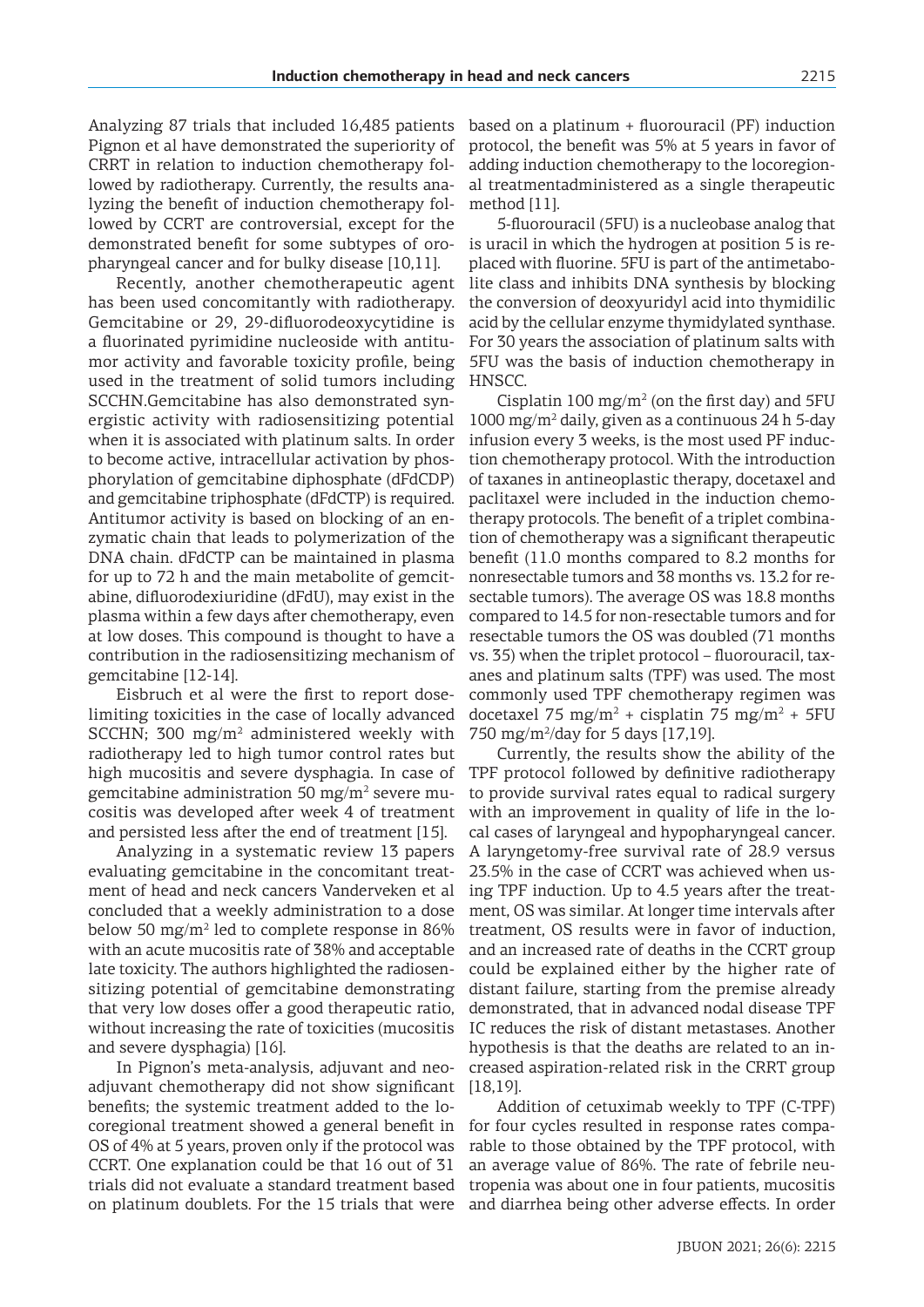to reduce the toxicities clinicians tried to substitute docetaxel with nab-paclitaxel (100 mg/m $^2$ ) and to reduce the continuous infusion with 5FU at 3 days. A better toxicity profile associated to immune checkpoint inhibitors anti-PD1/PDL1 makes it feasible to test immunotherapy in combination with induction chemotherapy [17,18,20].

# **Conclusions**

IC based on the use of the TPF protocol tends to become an alternative to standard treatment (CCRT). In the absence of standardized and clinically validated biomarkers that predict sensitivity to platinum or other classes of systemic treatments, a regimen based on an association of 3 agents with different mechanisms of action appears to have a benefit in both tumor control and toxicity reduction associated with high dose of cisplatin. Recent evidence also claims that the cumulative dose of cisplatin > 200 $mg/m^2$  is a predictor of favorable response to IC. The combination of target molecular agents with induction therapy has increased the

rate of toxicities but an association with immunotherapy becomes a feasible option. Also, IC may be an early predictor of response to chemotherapy and can direct the treatment to intensify or deescalation of radiation therapy in these cases. By reducing the size of bulky disease IC can convert the operability of some tumors or may lead to the de-escalation of radiation therapy in cases with complete clinical and imaging response. These strategies are currently being investigated in clinical trials that they aim to improve the quality of life of patients and at the same time increase the tumor control.

### **Acknowledgement**

The authors declare not any conflict of interest and did not receive any funding for the purpose of the study.

### **Conflict of interests**

The authors declare no conflict of interests.

# **References**

- 1. Al-Sarraf M, LeBlanc M, Giri PG et al. Chemoradiotherapy versus radiotherapy in patients with advanced nasopharyngeal cancer: phase III randomized Intergroup study 0099. J Clin Oncol 1998;16:1310-7. https:// doi.org/10.1200/JCO.1998.16.4.1310.
- 2. Welters MJP, Fichtinger-Schepman AMJ, Baan RA et al. Pharmacodynamics of cisplatin in human head and neck cancer: correlation between platinum content, DNA adduct levels and drug sensitivity in vitro and in vivo. Br J Cancer 1999;79:82-8. https://doi.org/10.1038/ sj.bjc.6690015.
- 3. Harrington CF, Le Pla RC, Jones GD et al. Determination of cisplatin 1,2-intrastrand guanine-guanine DNA adducts in human leukocytes by high-performance liquid chromatography coupled to inductively coupled plasma mass spectrometry. Chem Res Toxicol 2010;23:1313-21. https://doi.org/10.1021/tx100023c.
- 4. Bauml JM, Vinnakota R, Park YHA et al. Cisplatin Every 3 Weeks Versus Weekly With Definitive Concurrent Radiotherapy for Squamous Cell Carcinoma of the Head and Neck. J Natl Cancer Inst 2019;111:490-7. https:// doi.org/10.1093/jnci/djy133
- 5. Oosting SF, Chen TWW, Huang SH et al. A comparison of weekly versus 3-weekly cisplatin during adjuvant radiotherapy for high-risk head and neck cancer. Oral Oncol 2016;59:43-9. https://doi.org/10.1093/jnci/djy133
- 6. Negi P, Kingsley PA, Srivastava H et al. Three Weekly Versus Weekly Cisplatin as Radiosensitizer in Head and Neck Cancer: a Decision Dilemma. Asian Pac J

Cancer Prev 2016;17:1617-23. https://doi.org/10.7314/ apjcp.2016.17.4.1617.

- 7. Espeli V, Zucca E, Ghielmini M et al. Weekly and 3-weekly cisplatin concurrent with intensity-modulated radiotherapy in locally advanced head and neck squamous cell cancer. Oral Oncol 2012;48:266-71. https://doi.org/10.1016/j.oraloncology.2011.10.005.
- 8. Rades D, Seidl D, Janssen S et al. Comparison of weekly administration of cisplatin versus three courses of cisplatin 100 mg/m(2) for definitive radiochemotherapy of locally advanced head-and-neck cancers. BMC Cancer 2016;16:437. https://doi.org/10.1186/s12885-016- 2478-8
- 9. Spreafico A, Huang SH, Xu W et al. Impact of cisplatin dose intensity on human papillomavirus-related and -unrelated locally advanced head and neck squamous cell carcinoma. Eur J Cancer 2016;67:174-82. https:// doi.org/ 10.21037/atm.2018.05.10
- 10. Lorch JH, Posner MR, Wirth LJ et al. Induction chemotherapy in locally advanced head and neck cancer: a new standard of care? Hematol Oncol Clin North Am 2008;22:1155-63. https://doi.org/10.1016/j. hoc.2008.08.004.
- 11. Pignon JP, le Maître A, Maillard E et al. Meta-analysis of chemotherapy in head and neck cancer (MACH-NC): an update on 93 randomised trials and 17,346 patients. Radiother Oncol 2009;92:4-14.https://doi.org/10.1016/j. radonc.2009.04.014.
- 12. Valenzuela MMA, Neidigh JW, Wall NR. Antimetabo-